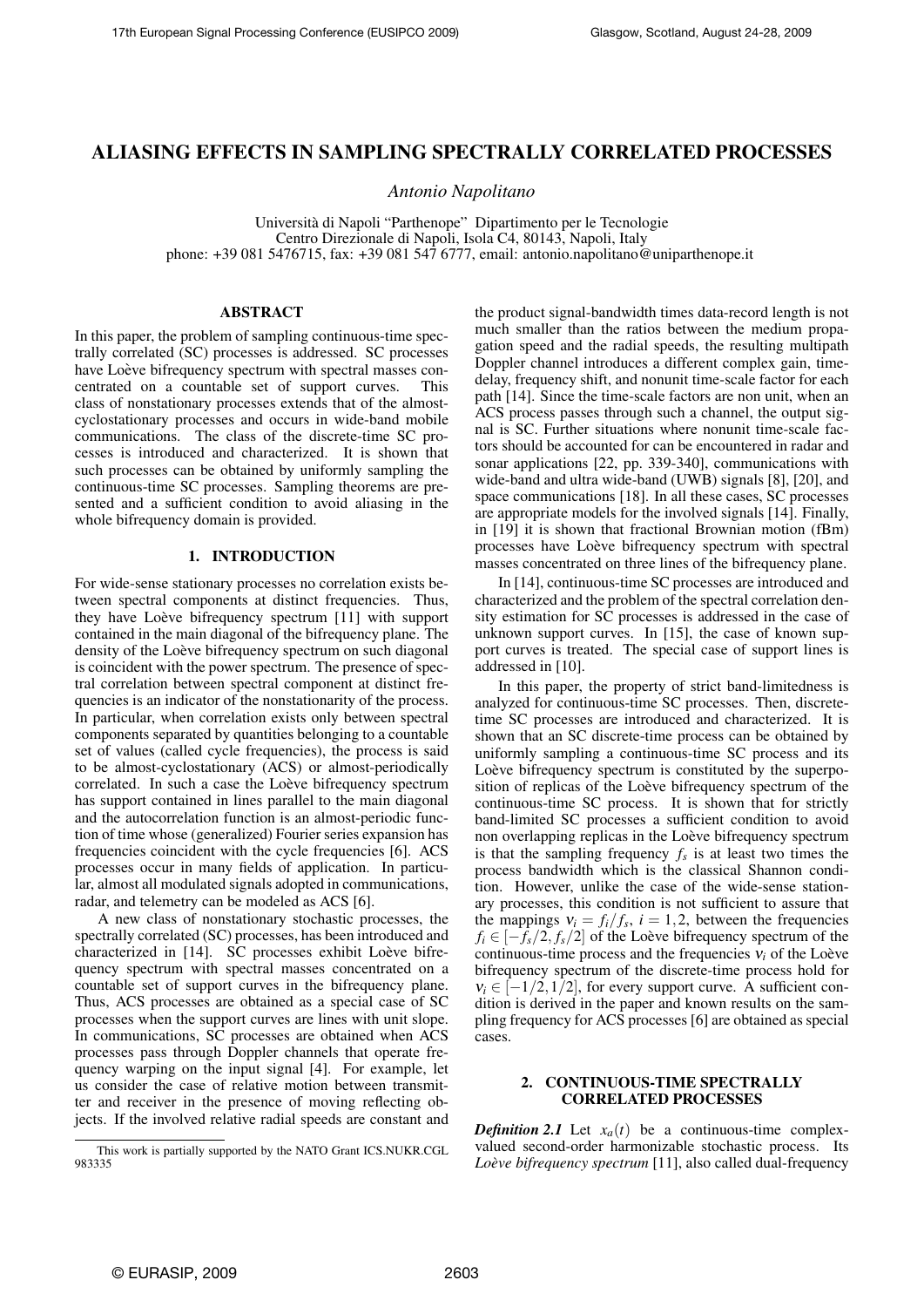spectrum [19], is defined as

$$
\mathcal{S}_{\mathbf{x}_a}(f_1, f_2) \triangleq \mathcal{E}\left\{X_a(f_1)X_a^*(f_2)\right\} \tag{1}
$$

where

$$
X_a(f) \triangleq \int_{\mathbb{R}} x_a(t) e^{-j2\pi ft} dt
$$
 (2)

is the Fourier transform of  $x_a(t)$  and is assumed to exist (at least) in the sense of distributions [24] for almost all sample paths of  $x_a(t)$ . See [14] for a link of this representation with the Cramer representation of stochastic processes in the spectral domain. In (1), superscript  $*$  denotes complex conjugation and subscript  $\mathbf{x}_a \triangleq [x_a x_a^*]$  $\Box$ 

For complex-valued processes, also the second-order spectral moment  $E\{X_a(f_1)X_a(f_2)\}\$  must be considered for a complete second-order characterization [21]. Results for  $E\{X_a(f_1)X_a(f_2)\}\$  will not be considered here.

*Definition 2.2* Let  $x_a(t)$  be a continuous-time complexvalued second-order harmonizable stochastic process. The process is said to be *spectrally correlated* [14] if its Loève bifrequency spectrum can be expressed as

$$
\mathcal{S}_{\mathbf{x}_a}(f_1, f_2) = \sum_{k \in \mathbb{I}} \mathcal{S}_{\mathbf{x}_a}^{(k)}(f_1) \, \delta \left( f_2 - \Psi_{\mathbf{x}_a}^{(k)}(f_1) \right) \tag{3}
$$

where  $\delta(\cdot)$  is Dirac delta, I is a countable set, the curves  $f_2 = \Psi_{\mathbf{x}_a}^{(k)}(f_1)$  describe the support of  $\mathcal{S}_{\mathbf{x}_a}(f_1, f_2)$ , and the complex-valued functions  $S_{\mathbf{x}_a}^{(k)}(f_1)$ , called *spectral correla*tion density functions, represent the density of the Loève spectrum on its support curves. The real-valued functions  $\Psi_{\mathbf{x}_a}^{(k)}(\cdot)$  can always be chosen invertible.

In the special case of linear support curves with unit slope, SC processes reduce to ACS processes. For ACS processes the separation between correlated spectral components assumes values belonging to a countable set, the set of cycle frequencies  $\{\alpha_k\}$ , which are also the frequencies of the (generalized) Fourier series expansion of the almostperiodically time-variant statistical autocorrelation function [6]. That is, for ACS processes,  $\Psi_{\mathbf{x}_a}^{(k)}(f_1) = f_1 - \alpha_k$ , the spectral correlation density functions  $S_{\mathbf{x}_a}^{(k)}(f_1)$  are coincident with the cyclic spectra  $S_{\mathbf{x}_a}^{\alpha_k}(f_1)$ , and the Loève bifrequency spectrum is given by

$$
\mathcal{S}_{\mathbf{x}_a}(f_1, f_2) = \sum_{k \in \mathbb{I}} \mathcal{S}_{\mathbf{x}_a}^{\alpha_k}(f_1) \, \delta(f_2 - f_1 + \alpha_k) \,. \tag{4}
$$

Note that the class of the ACS processes turns out to be the intersection between two wider classes of nonstationary processes that both generalize the class of the ACS processes: The class of the SC processes and that of the generalized almost-cyclostationary (GACS) processes [16], [17]. The GACS processes exhibit an almost-periodically timevariant statistical autocorrelation function whose (generalized) Fourier series expansion has both coefficients and frequencies (cycle frequencies) depending on the lag parameter. In the special case of ACS processes the cycle frequencies are independent of the lag parameter.

SC processes are encountered in several applications in communications. When an ACS signal is transmitted by a

moving source with constant relative radial speed with respect to two sensors, then the received signals on the two sensors are jointly SC but not jointly ACS [1]. Moreover, reverberation mechanisms generate coherency relationships ensemblewise between spectral components [13]. In [14], it is shown that an ACS signal passing through a multipath Doppler channel gives rise to an output SC signal when, for each path, the relative radial speeds between transmitter, receiver, and reflecting moving objects can be considered constant within the observation interval. In such a case, for the input complex-envelope signal  $x_a(t)$ , the output complexenvelope  $y_a(t)$  is given by

$$
y_a(t) = \sum_{k=1}^{K} a_k x_a (s_k t - d_k) e^{j2\pi v_k t}
$$
 (5)

where, for each path of the channel,  $a_k$  is the complex gain,  $d_k$  the delay,  $s_k$  the time-scale factor, and  $v_k$  the frequency shift. In  $[14]$ , it is shown that the Loève bifrequency spectrum of  $y_a(t)$  has support in the bifrequency plane constituted by lines with slopes  $s_{k_2}/s_{k_1}, k_1, k_2 \in \{1, \ldots, K\}$ . The time-scale factor  $s_k$  can be considered unitary if the condition  $BT \ll c/v_k$  is fulfilled, where *B* is input-signal bandwidth, *T* is the data-record length, *c* is the medium propagation speed, and  $v_k$  is the relative radial speed for the  $k$ th-path [22, pp. 240-242]. If  $s_k \simeq 1 \ \forall k$ , then the multipath Doppler channel can be modeled as linear almost-periodically time variant and the output signal  $y_a(t)$  is ACS. However, wideband modulated signals and mobile environments of interest in modern communications systems give rise to time-variant channels with time-scale factors that cannot be considered unitary even for moderate speeds and/or data-record lengths [14]. Further cases of interest where  $BT \nleq c/v_k$  and, hence, nonunit time-scale factors should be accounted for, can be encountered in wide-band MIMO communication systems, radar and sonar applications [22, pp. 339-340], time-delay and Doppler estimation of wide band signals [8], UWB channel modeling [20], and space communications [18]. SC processes with nonlinear support curves arise in the presence of linear time-variant transformations operating nonlinear frequency-warping of the input signals [3], [4]. Cross spectral analysis by frequency warping [2], [5], [12], [23] gives rise to jointly SC processes. Finally, fBm processes and their linear time-invariant filtered versions are SC processes with Loève bifrequency spectrum concentrated on the lines  $f_2 = f_1$ ,  $f_1 = 0$ , and  $f_2 = 0$  [19].

It is well known that for wide-sense stationary processes, the strictly band-limitedness condition allows to avoid aliasing after uniform sampling, provided that the sampling frequency exceeds twice the process bandwidth. Nonstationary processes should be carefully handled. In particular, not every nonstationary structure is compatible with the band limitedness property. ACS processes can be strictly bandlimited [7]. In contrast, in [16], [17] it is shown that the GACS processes cannot be strictly bandlimited . In the sequel it will be shown that SC processes can be strictly band-limited. For this purpose, the definition of strict band-limitedness is given for the general case of nonstationary processes. Then a characterization of the Loève bifrequency spectrum of strictly band-limited SC processes is provided.

*Definition 2.3* A continuous-time nonstationary stochastic process  $x_a(t)$  is said to be strictly band-limited with band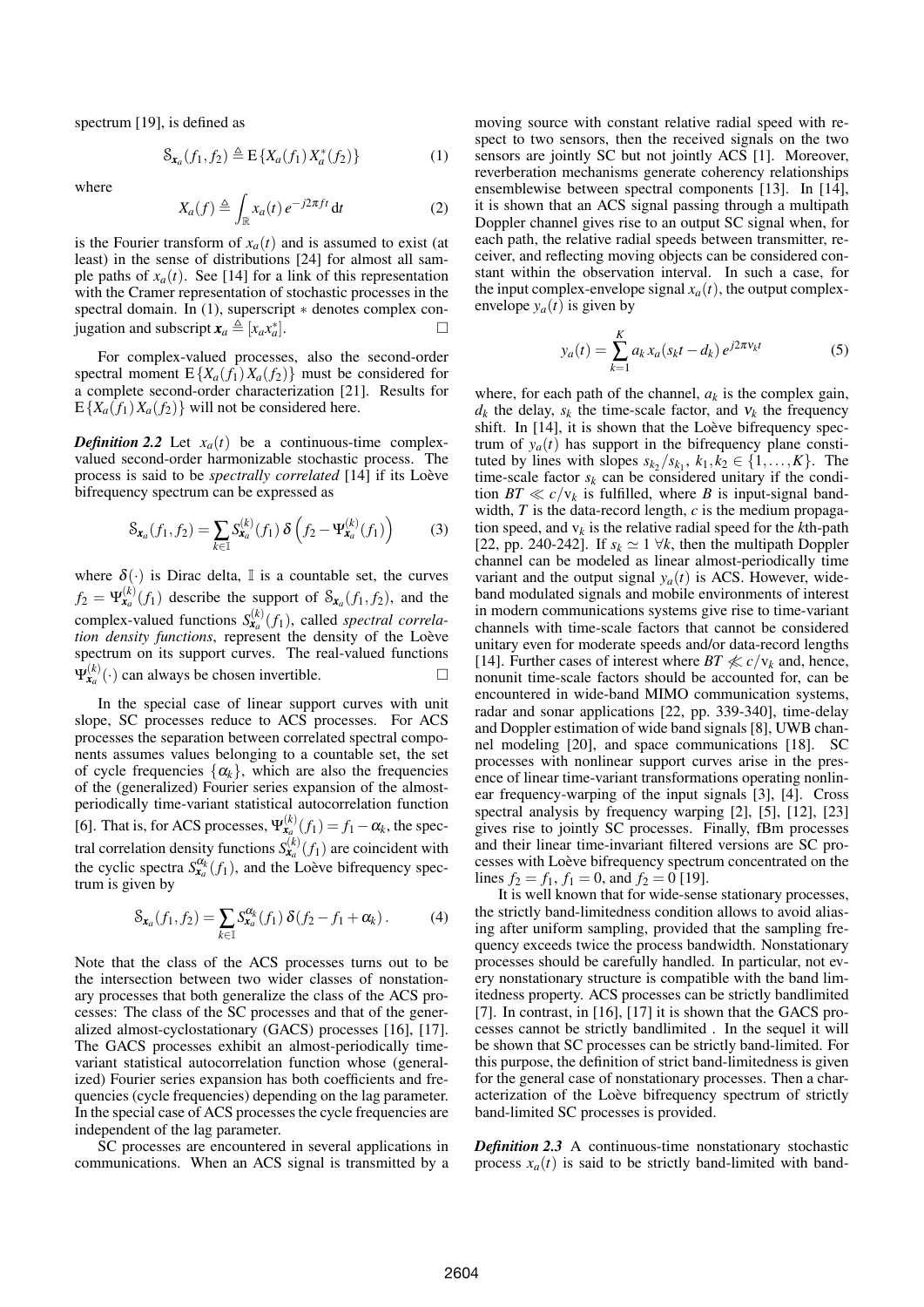width *B* if *B* is the smallest value such that

$$
x_a(t) \otimes h_{\rm lp}(t) = x_a(t) \tag{6}
$$

for almost all sample paths, where  $h_{lp}(t)$  is the impulse response function of the ideal low-pass filter with harmonic response  $H_{\text{lo}}(f) = \text{rect}(f/2B)$ .

*Theorem 2.1* Let  $x_a(t)$  be a strictly band-limited SC process with bandwidth *B*. It results that  $\forall k \in \mathbb{I}$ 

$$
S_{\mathbf{x}_a}^{(k)}(f_1) = 0 \quad \text{if } \max\left\{|f_1|, \left|\Psi_{\mathbf{x}_a}^{(k)}(f_1)\right|\right\} > B \tag{7}
$$

In addition,  $\Psi_{\mathbf{x}_a}^{(k)}(f_1)$  can be assumed to be zero for  $f_1 \notin$ [−*B*,*B*].

Conversely, if (7) holds, then  $x_a(t)$  is strictly bandlimited with bandwidth *B*.

*Proof:*

The strictly band-limitedness condition (6), considered in the frequency domain, for a SC process implies that

$$
E\left\{H_{lp}(f_1)X_a(f_1)H_{lp}(f_2)X_a^*(f_2)\right\} = E\left\{X_a(f_1)X_a^*(f_2)\right\}
$$
 (8)

from which, accounting for (3), it follows that

$$
H_{\rm lp}(f_1)H_{\rm lp}(f_2) \sum_{k \in \mathbb{I}} S_{\mathbf{x}_a}^{(k)}(f_1) \delta \left( f_2 - \Psi_{\mathbf{x}_a}^{(k)}(f_1) \right)
$$
  
= 
$$
\sum_{k \in \mathbb{I}} S_{\mathbf{x}_a}^{(k)}(f_1) \delta \left( f_2 - \Psi_{\mathbf{x}_a}^{(k)}(f_1) \right)
$$
(9)

Thus, it necessarily results that  $\forall k \in \mathbb{I}$ 

$$
\begin{cases}\nf_1 \notin [-B, B] \Rightarrow S_{\mathbf{x}_a}^{(k)}(f_1) = 0 \\
f_1 \in [-B, B] \Rightarrow f_2 \neq \Psi_{\mathbf{x}_a}^{(k)}(f_1) \,\forall f_2 \notin [-B, B]\n\end{cases} \tag{10}
$$

that is

$$
f_1 \notin [-B, B]
$$
 or  $\Psi_{\mathbf{x}_a}^{(k)}(f_1) \notin [-B, B] \Rightarrow S_{\mathbf{x}_a}^{(k)}(f_1) = 0$  (11)

from which (7) immediately follow. Furthermore, accounting for (11), form (3) it follows that for strictly bandlimited SC processes the functions  $\Psi_{\mathbf{x}_a}^{(k)}(f_1)$  are undetermined for *f*<sub>1</sub> ∉ [−*B*,*B*]. Thus,  $\Psi_{\mathbf{x}_a}^{(k)}(f_1) = 0$  for  $f_1 \notin [-B, B]$  can be assumed in order to have these functions with compact support.

The proof of the converse is straightforward.  $\Box$ 

## 3. DISCRETE-TIME SPECTRALLY CORRELATED **PROCESSES**

*Definition 3.1* Let  $x(n)$  be a discrete-time complex-valued second-order harmonizable stochastic process. Its *Loeve ` bifrequency spectrum* is defined as

$$
\widetilde{\mathcal{S}}_{\mathbf{x}}(\mathbf{v}_1, \mathbf{v}_2) \triangleq \mathrm{E}\left\{X(\mathbf{v}_1)X^*(\mathbf{v}_2)\right\} \tag{12}
$$

where

$$
X(v) \triangleq \sum_{n \in \mathbb{Z}} x(n) e^{-j2\pi v n}
$$
 (13)

is the Fourier transform of  $x(n)$  and is assumed to exist (at least) in the sense of distributions [24] for almost all sample paths of  $x(n)$ . Subscript *x* denotes  $[xx^*]$ .  $\Box$ 

*Definition 3.2* The discrete-time process  $x(n)$  is said to be *spectrally correlated* if its Loève bifrequency spectrum can be expressed as

$$
\widetilde{\mathcal{S}}_{\mathbf{x}}(\nu_1, \nu_2) = \sum_{k \in \mathbb{I}} \widetilde{\mathcal{S}}_{\mathbf{x}}^{(k)}(\nu_1) \, \widetilde{\delta} \left( \nu_2 - \widetilde{\Psi}_{\mathbf{x}}^{(k)}(\nu_1) \right) \tag{14}
$$

where I is a countable set,  $\widetilde{\delta}(v) \triangleq \sum_{p \in \mathbb{Z}} \delta(v-p)$ , and  $\widetilde{S}_{\mathbf{x}}^{(k)}(v)$ and  $\widetilde{\Psi}_{\mathbf{x}}^{(k)}(\mathbf{v})$  are complex- and real-valued, respectively, pe-

riodic functions of ν with period 1.

From (14) it follows that discrete-time SC processes have spectral masses concentrated on the countable set of support curves

$$
\mathsf{v}_2 \bmod 1 = \widetilde{\Psi}_{\mathbf{x}}^{(k)}(\mathsf{v}_1) \qquad k \in \mathbb{I} \tag{15}
$$

where mod 1 is the modulo 1 operation with values in  $[-1/2,1/2)$ . Moreover, the spectral mass distribution is periodic with period 1 in both frequency variables.

Let us observe that the functions in the right-hand side of (14) in general are not univocally determined. By opportunely selecting the support of the functions  $\widetilde{S}_{\mathbf{x}}^{(k)}(\mathbf{v}_1)$ , the corresponding functions  $v_2 = \tilde{\Psi}_k^{(k)}(v_1)$  can always be chosen to be locally invertible in intervals  $[p - 1/2, p + 1/2)$ , with *p* integer. In addition, since  $\widetilde{\Psi}_{\mathbf{x}}^{(k)}(\mathbf{v}_1)$  are in the argument of a periodic delta, they can always be chosen with values in  $[-1/2,1/2).$ 

Every periodic function  $\widetilde{\Psi}_{\mathbf{x}}^{(k)}(v)$  can be expressed as the periodic replication, with period 1, of a  $L^1(\mathbb{R})$  or  $L^2(\mathbb{R})$  generator function  $\Psi_{\mathbf{x}}^{(k)}(\mathbf{v})$  [9]:

$$
\widetilde{\Psi}_{\mathbf{x}}^{(k)}(\mathbf{v}) = \sum_{p \in \mathbb{Z}} \Psi_{\mathbf{x}}^{(k)}(\mathbf{v} - p).
$$
 (16)

The generator, in general, is not univocally determined and can have support of width larger than 1. Let us consider the (unique) generator with compact support contained in  $[-1/2, 1/2]$ . That is, such that  $\Psi_{\mathbf{x}}^{(k)}(v) = \widetilde{\Psi}_{\mathbf{x}}^{(k)}(v)$ ,  $v \in [-1/2, 1/2]$ . With this choice for the convention the following  $[-1/2,1/2)$ . With this choice for the generator, the following useful expression holds for the periodic delta train in  $(14)$ :

$$
\begin{split}\n\widetilde{\delta}\left(\mathbf{v}_{2}-\widetilde{\Psi}_{\mathbf{x}}^{(k)}(\mathbf{v}_{1})\right) \\
&= \sum_{p_{2} \in \mathbb{Z}} \delta\left(\mathbf{v}_{2}-p_{2}-\sum_{p_{1} \in \mathbb{Z}} \Psi_{\mathbf{x}}^{(k)}(\mathbf{v}_{1}-p_{1})\right) \\
&= \sum_{p_{2} \in \mathbb{Z}} \sum_{p_{1} \in \mathbb{Z}} \delta\left(\mathbf{v}_{2}-p_{2}-\Psi_{\mathbf{x}}^{(k)}(\mathbf{v}_{1}-p_{1})\right). \quad (17)\n\end{split}
$$

### 4. SAMPLING THEOREMS

In this section, a sampling theorem for SC processes is stated to link the Loève bifrequency spectrum of the sampled discrete-time process with that of the continuous-time process. Furthermore, in the case of strictly band-limited continuous-time SC processes, sufficient conditions on the sampling frequency to avoid aliasing effects are provided.

*Theorem 4.1* Let  $x_a(t)$  be a continuous-time SC process with Loève bifrequency spectrum  $(3)$  and let

$$
x(n) \triangleq x_a(t)|_{t=nT_s} \quad n \in \mathbb{Z} \tag{18}
$$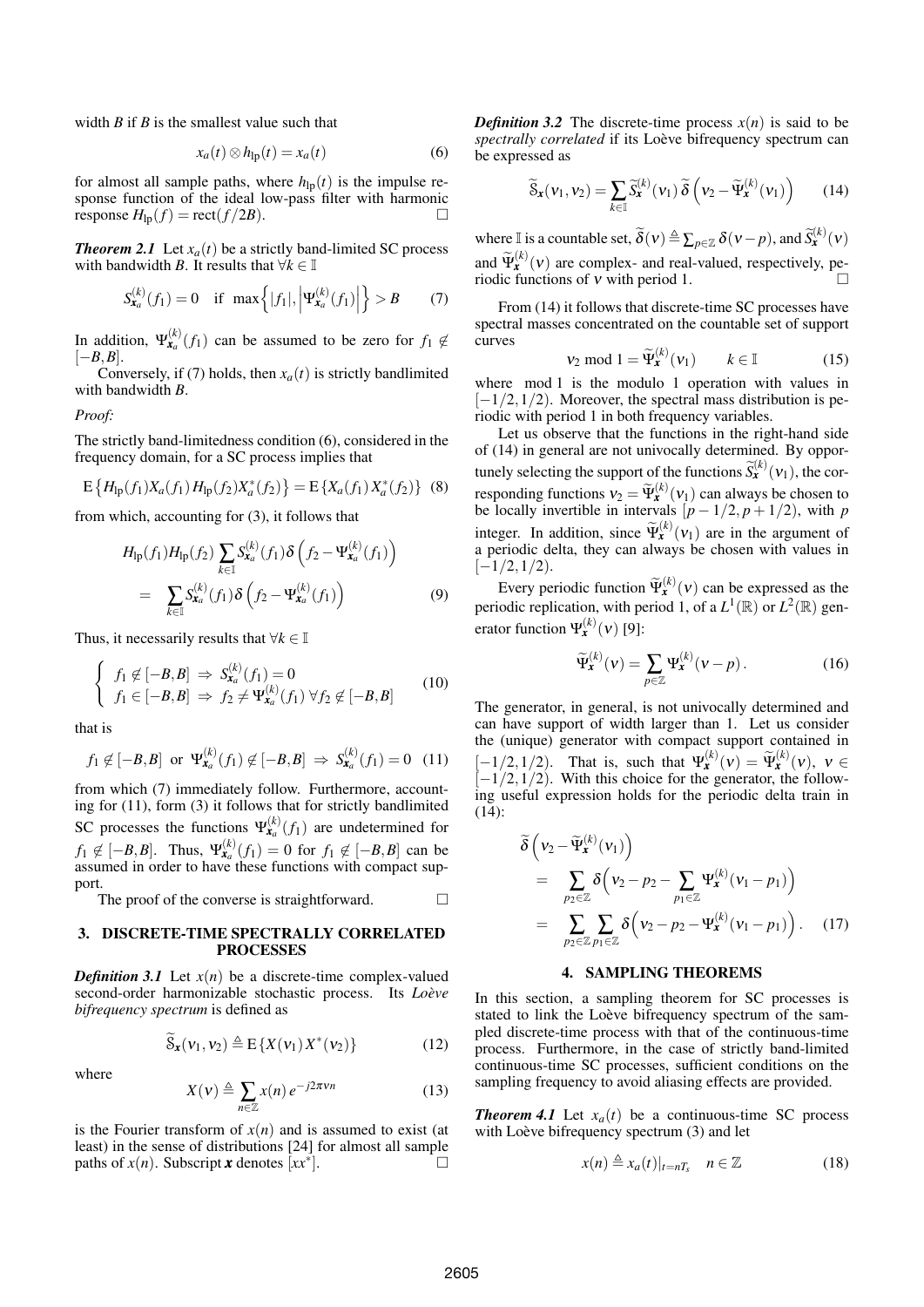be the discrete-time process obtained by uniformly sampling *x<sub>a</sub>*(*t*) with sampling period  $T_s \triangleq 1/f_s$ . The process *x*(*n*) is a discrete-time SC process with Loève bifrequency spectrum given by

$$
E\Big\{X(\nu_1) X^*(\nu_2)\Big\} = \sum_{k \in \mathbb{I}} \frac{1}{T_s} \sum_{p_1 \in \mathbb{Z}} S_{\mathbf{x}_a}^{(k)}((\nu_1 - p_1) f_s)
$$

$$
\sum_{p_2 \in \mathbb{Z}} \delta\Big(\nu_2 - p_2 - \Psi_{\mathbf{x}_a}^{(k)}((\nu_1 - p_1) f_s) T_s\Big) \quad (19)
$$

*Proof:*

The Fourier transform (13) of the sequence  $x(n)$  is linked to the Fourier transform (2) of the continuous-time signal  $x_a(t)$ by the relationship [9, Sec. 9.5]

$$
X(v) = \frac{1}{T_s} \sum_{p \in \mathbb{Z}} X_a((v - p)f_s).
$$
 (20)

Thus, accounting for (3) it results that

$$
E\left\{X(\nu_1)X^*(\nu_2)\right\}
$$
  
=  $\frac{1}{T_s^2}\sum_{p_1\in\mathbb{Z}}\sum_{p_2\in\mathbb{Z}}E\left\{X_a((\nu_1-p_1)f_s)X_a^*((\nu_2-p_2)f_s)\right\}$   
=  $\frac{1}{T_s^2}\sum_{p_1\in\mathbb{Z}}\sum_{p_2\in\mathbb{Z}}\sum_{k\in\mathbb{I}}S_{x_a}^{(k)}((\nu_1-p_1)f_s)$   
 $\delta\left((\nu_2-p_2)f_s-\Psi_{x_a}^{(k)}((\nu_1-p_1)f_s)\right)$  (21)

from which (19) follows by a scale change in the argument of the Dirac delta [24, Sec. 1.7].

From Theorem 4.1 it follows that the discrete-time process  $x(n)$  is SC. In fact, its Loève bifrequency spectrum exhibits spectral masses concentrated on a countable set of support curves and is periodic with period 1 in booth variables  $v_1$  and  $v_2$ . Furthermore, at every fixed double  $(v_1, v_2) \in$  $[-1/2, 1/2)^2$ , nonzero contribution to the Loève bifrequency spectrum of  $x(n)$  is given by all terms in (19) such that  $(v_2 - p_2)f_s = \Psi_{\mathbf{x}_a}^{(k)}((v_1 - p_1)f_s)$  and  $S_{\mathbf{x}_a}^{(k)}((v_1 - p_1)f_s) \neq 0$ for some  $(p_1, p_2, k) \in \mathbb{Z} \times \mathbb{Z} \times \mathbb{I}$ . That is, aliasing effects are present. Specifically, the support curves in the bifrequency principal domain  $(v_1, v_2) \in [-1/2, 1/2)^2$  are described by the set

$$
\mathbb{S} \triangleq \bigcup_{k \in \mathbb{I}} \bigcup_{p_1 \in \mathbb{Z}} \left\{ (\nu_1, \nu_2) \in [-1/2, 1/2)^2 : \\ \nu_2 = \left[ \Psi_{\mathbf{x}_a}^{(k)}((\nu_1 - p_1) f_s) T_s \right] \bmod 1, \\ S_{\mathbf{x}_a}^{(k)}((\nu_1 - p_1) f_s) \neq 0 \right\}.
$$
 (22)

The set S can contain clusters of curves or can be dense in the open square  $(-1/2, 1/2)^2$  if, for some  $v_1 \in [-1/2, 1/2)$ , *fs* is incommensurate with a countable infinity of values of  $\Psi_{\mathbf{x}_a}^{(k)}((v_1 - p_1) f_s), k \in \mathbb{I}, p_1 \in \mathbb{Z}$ , and in correspondence of these values the spectral densities  $S_{\mathbf{x}_a}^{(k)}((v_1 - p_1)f_s)$  are nonzero (see [10] for the special case of support lines).

*Theorem 4.2* Let  $x_a(t)$  be a strictly band-limited continuoustime SC process with Loève bifrequency spectrum (3) and bandwidth *B*. If  $f_s \ge 2B$ , then the process  $x(n)$  defined in  $(18)$  is a discrete-time SC process with Loève bifrequency spectrum given by (14) with

$$
\widetilde{S}_{\mathbf{x}}^{(k)}(\mathbf{v}_1) \triangleq \frac{1}{T_s} \sum_{p \in \mathbb{Z}} S_{\mathbf{x}_a}^{(k)}((\mathbf{v}_1 - p)f_s) \tag{23}
$$

$$
\widetilde{\Psi}_{\mathbf{x}}^{(k)}(\nu_1) \triangleq T_s \sum_{p \in \mathbb{Z}} \Psi_{\mathbf{x}_a}^{(k)}((\nu_1 - p)f_s) \tag{24}
$$

and sums in (23) and (24) are with nonoverlapping replicas.

*Proof:*

Under the assumption  $f_s$  ≥ 2*B*, it results that for each  $k$  ∈ I and for every  $(p_1, p_2) \in \mathbb{Z}^2$  there exists only one double  $(v_1, v_2) \in [p_1 - 1/2, p_1 + 1/2) \times [p_2 - 1/2, p_2 + 1/2)$  such that  $(v_2 - p_2)f_s = \widetilde{\Psi}_{\mathbf{x}}^{(k)}((v_1 - p_1)f_s)$  in the argument of the Direct delta in the view had side of (21). Generately (21) Dirac delta in the right-hand side of (21). Consequently, (21) can be written as

$$
E\Big\{X(v_1)X^*(v_2)\Big\}=\sum_{k\in\mathbb{I}}\Big[\frac{1}{T_s}\sum_{p_1\in\mathbb{Z}}S_{x_a}^{(k)}((v_1-p_1)f_s)\Big]=\sum_{k\in\mathbb{I}}\frac{1}{T_s}\sum_{p_2\in\mathbb{Z}}\sum_{p_1\in\mathbb{Z}}\delta\Big((v_2-p_2)f_s-\Psi_{x_a}^{(k)}((v_1-p_1)f_s)\Big)=\sum_{k\in\mathbb{I}}\Big[\frac{1}{T_s}\sum_{p_1\in\mathbb{Z}}S_{x_a}^{(k)}((v_1-p_1)f_s)\Big]=\sum_{p_2\in\mathbb{Z}}\delta\Big(v_2-p_2-\sum_{p_1\in\mathbb{Z}}\Psi_{x_a}^{(k)}((v_1-p_1)f_s)T_s\Big)\quad(25)
$$

from which (14) with (23) and (24) immediately follow. In addition, since replicas in (25) are separated by 1 in both variables  $v_1$  and  $v_2$  and the functions (of  $v_1$ )  $S^{(k)}_{\mathbf{x}_a}(v_1 f_s)$  and  $\Psi^{(k)}_{\boldsymbol{x}_a}(\boldsymbol{v}_1 f_s)$  have compact support contained in  $[-B/f_s, B/f_s]$ , condition  $f_s \ge 2B$  assures that replicas in (23) and (24) do not overlap.  $\Box$ 

Under the assumption  $f_s \ge 2B$  the relationships

$$
\widetilde{S}_{\mathbf{x}}^{(k)}(\mathbf{v}_1) = \frac{1}{T_s} S_{\mathbf{x}_a}^{(k)}(\mathbf{v}_1 f_s), \quad \widetilde{\Psi}_{\mathbf{x}}^{(k)}(\mathbf{v}_1) = T_s \Psi_{\mathbf{x}_a}^{(k)}(\mathbf{v}_1 f_s) \quad (26)
$$

hold only for  $v_1 \in \text{supp} \left\{ S_{\mathbf{x}_a}^{(k)}(v_1 f_s) \right\}$  which, in general, is a proper subset of  $[-1/2,1/2)$ . Thus, for SC processes, the mappings  $v_1 = f_1/f_s$  and  $v_2 = f_2/f_s$  do not hold, for every support curve, for  $v_1 \in [-1/2, 1/2]$  and  $v_2 \in [-1/2, 1/2]$ . In contrast, for wide-sense stationary processes, spectral masses are present only on the main diagonal of the bifrequency plane and condition  $f_s \ge 2B$  assures that the mappings  $v_1 =$  $f_1/f_s$  and  $v_2 = f_2/f_s$  hold in the whole principal domain. By considering a more stringent condition on the sampling frequency, the  $v_i \leftrightarrow f_i$  mappings can be made valid in the whole principal frequency domain. We have the following result.

*Theorem 4.3* Let  $x_a(t)$  be a strictly band-limited continuoustime SC process with bandwidth *B*. If

$$
f_s \geq B + \max\left\{B, \sup_k |\Psi_{\mathbf{x}_a}^{(k)}(\pm f_s/2)|\right\} \tag{27}
$$